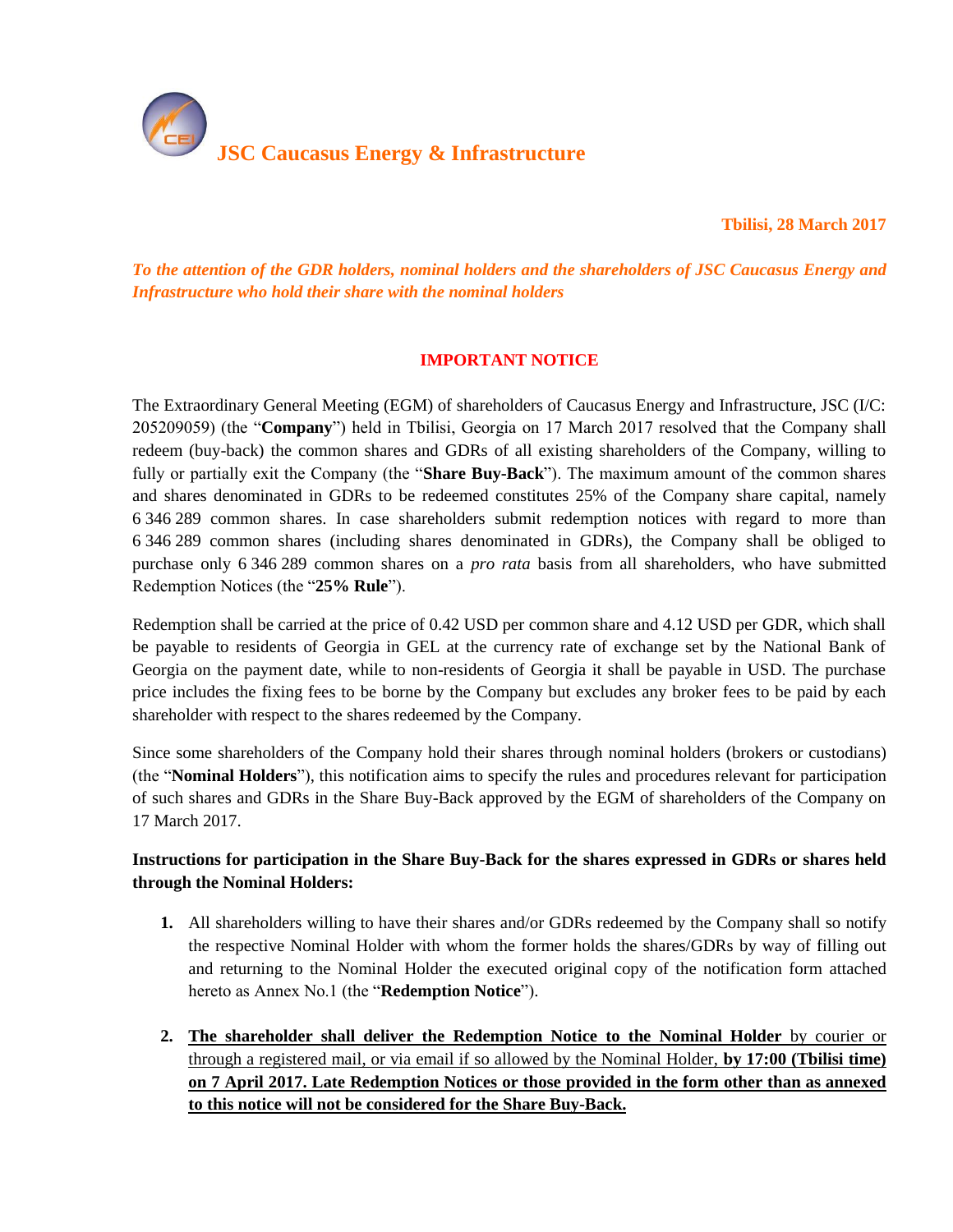- **3.** By 8 April 2017, each Nominal Holder shall notify the Company of the Redemption Notices received from the shareholders and provide the Company with the aggregate amount of the shares and GDRs to be redeemed by the Company. The Nominal Holder shall further provide the Company with copies of all received Redemption Notices.
- <span id="page-1-0"></span>4. By 13<sup>th</sup> April 2017 the Company shall notify the Nominal Holders about the number of the Company shares/GDRs it is allowed to redeem from those shareholders who are registered with the Nominal Holder and who have submitted the Redemption Notice in due and timely manner, provided that the Company shall not be required to purchase any shares/GDRs exceeding the threshold under the 25% Rule. The Nominal Holder shall immediately, but not later than 14 April 2017 shall notify of the same to the relevant shareholders.
- 5. By 20<sup>th</sup> April 2017, all shareholders, who hold the shares/GDRs through nominal holder and who have submitted the Redemption Notice, shall authorize the Nominal Holder to effect transfer to the Company of such number of shares/GDRs as notified to it by the Nominal Holder pursuant to Section [4](#page-1-0) above. The Company shall not be obliged to purchase any shares/GDRs exceeding such number. Procedure relevant for the transfer of shares/GDRs to the Company is provided below in Sections [6](#page-1-1) an[d 7.](#page-1-2)

# <span id="page-1-1"></span>**6. Shareholder may transfer to the Company the common shares held through the Nominal Holder:**

- a. at the securities registrar by way of registration of the shares by the Nominal Holder at the instructions of the shareholder in the name of the Company with the independent securities registrar – JSC Kavkasreestri, at 71 Vazha-Pshavela Ave. 10th block, 7th floor, Tbilisi, 0186, Georgia, such transfer being subject to payment of the respective purchase price by the Company following the registration of shares in the name of the Company; In this case, the Company remains responsible towards the Nominal Holder, whereas the Nominal Holder is liable to transfer the purchase price received from the Company to the relevant shareholder; or
- b. at the broker if the Company and the shareholder hold brokerage accounts with the same brokers, the Share Buy-Back can be effected within the scope of nominal holding of such broker. The broker which whom both parties maintain accounts shall receive the transfer forms of instructions envisaged under the applicable law and shall settle the transaction on the basis of DVP settlement provided that the relevant parties have credited respective assets on their respective accounts with such broker, that is the shares by the shareholder and cash by the Company.
- <span id="page-1-2"></span>**7. The shareholder shall transfer to the Company the GDRs held through the Nominal Holder,** bearing in mind that the Company holds brokerage account with JSC Galt & Taggart (a company organized and existing under the laws of Georgia, with identification code: 211359206, whose principal administrative office is at 79 Aghmashenebeli Ave., Tbilisi, Georgia) (hereinafter "**Galt & Taggart**")), with Galt & Taggart in the following manner:
	- a) a GDR holder shall hold/open a brokerage account with Galt  $&$  Taggart (request for opening of the brokerage account shall be sent to the following email address:  $\text{st@gt.ge}$ ,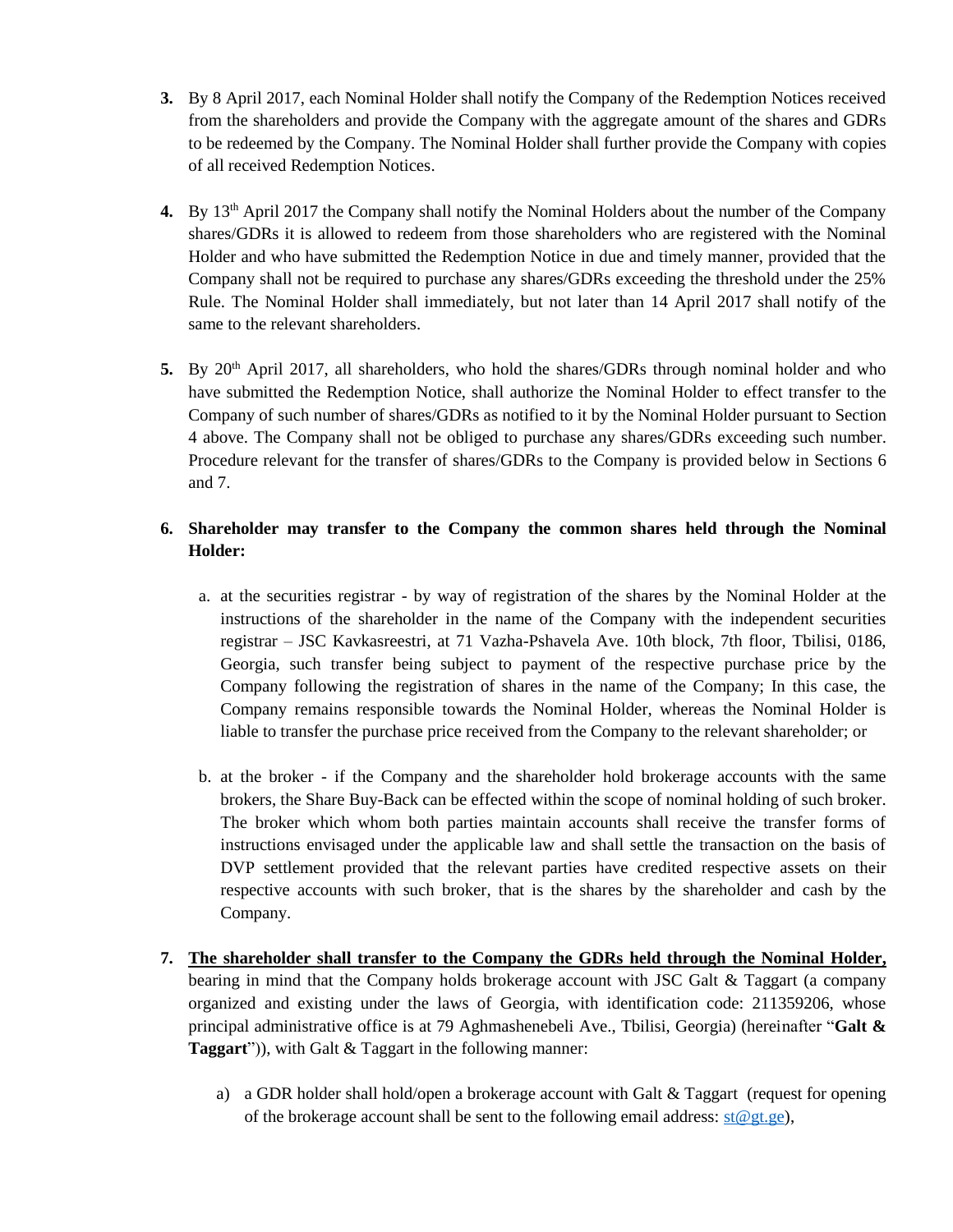- b) instruct the relevant Nominal Holder (where the shareholder maintains its GDRs) to transfer GDRs to Galt & Taggart (Clearstream acc. 19694) and notify Galt & Taggart regarding transfer of GDRs via the following email:  $\frac{1}{6}$   $\frac{1}{6}$   $\frac{1}{6}$   $\frac{1}{6}$   $\frac{1}{6}$   $\frac{1}{6}$   $\frac{1}{6}$   $\frac{1}{6}$   $\frac{1}{6}$   $\frac{1}{6}$   $\frac{1}{6}$   $\frac{1}{6}$   $\frac{1}{6}$   $\frac{1}{6}$   $\frac{1}{6}$   $\frac{1}{6}$   $\frac{1}{6}$   $\frac{1}{6}$
- c) instruct Galt & Taggart on transfer of the above GDRs or any part thereof to the Company.

Galt & Taggart shall carry out the DVP settlement only if the relevant parties have credited respective assets on their respective accounts with Galt & Taggart, that is the GDRs by the shareholder and cash by the Company.

- **8.** If the shareholder, who holds the share of GDRs through Nominal Holder, and the Company agree on the different terms and conditions of the settlement, they shall promptly notify so the respective Nominal Holder and present the respective agreement in writing all relevant instructions. The Nominal Holder bears no responsibility for any agreement and settlement carried out between the Company and the shareholder outside the scope of nominal holding.
- **9.** Any broker fees related to the above transactions shall be borne by the shareholder with respect to the shares/GDRs redeemed by the Company from such shareholder. The amount of and the terms of payment of such fees, as well as details of conclusion and execution of the transactions and other terms and conditions relevant for perfection of the services of the Nominal Holder shall be further agreed between the shareholder and the Nominal Holder. Nominal Holder is authorized to independently polish the notification form to be provided to the shareholders and/or draw up transfer orders or instruction forms, in full compliance with the applicable laws, goals of the Company referred to above and the interests of the shareholders.
- 10. Settlement within the Share Buy-Back procedure as per above Sections shall be completed by 30<sup>th</sup> April 2017.

\*\*\*

**Caucasus Energy and Infrastructure**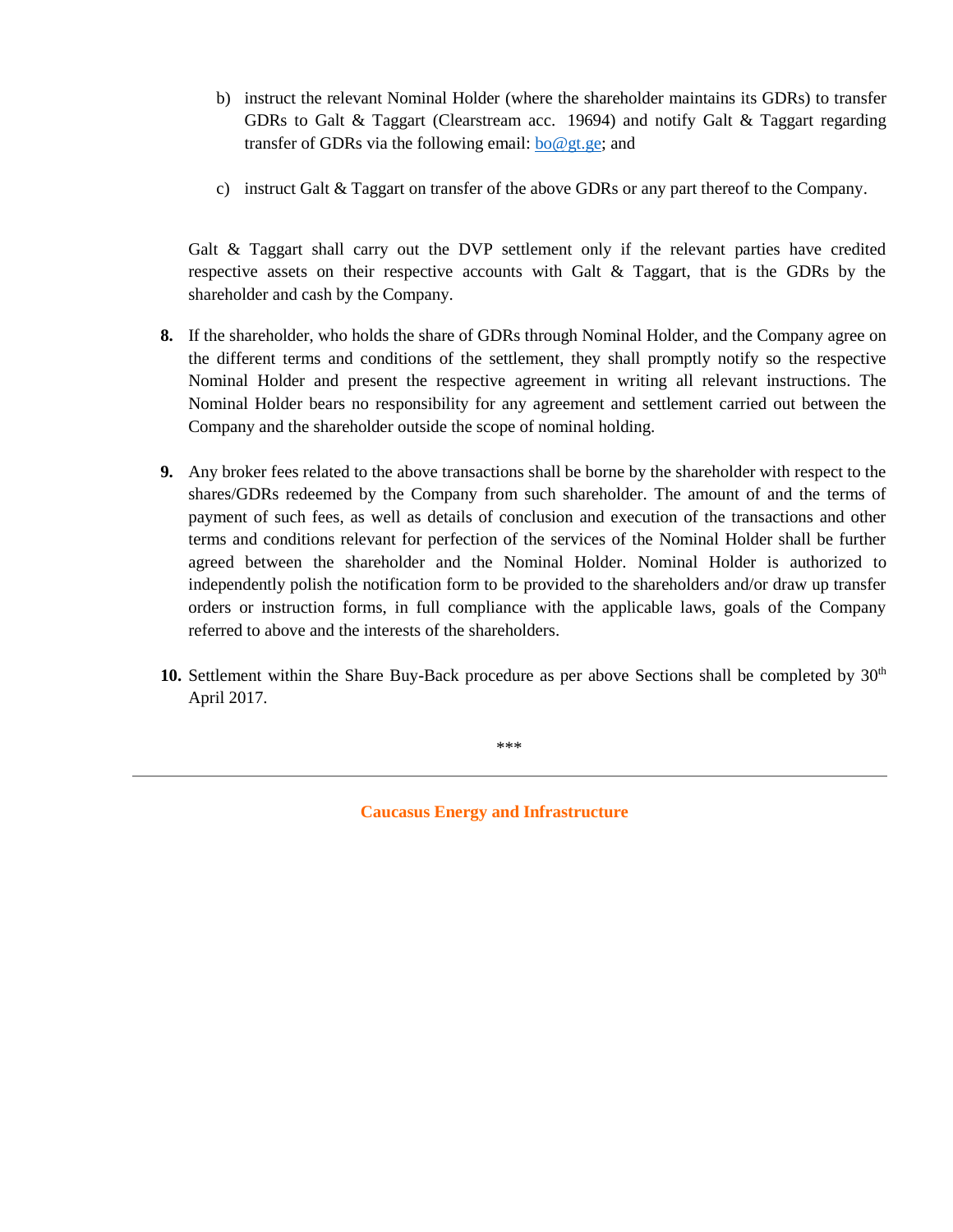#### **Annex No.1**

#### **DRAFT REDEMPTION NOTICE FORM**

**(***For the shareholders who hold shares or GDRs through Nominal Holders***)**

**Shareholder:**

To: **[Please insert the name of the Nominal Holder]** Address: [●] Attention: [●], Director Telephone: [•]

Date: April 2017

Dear  $\lceil \bullet \rceil$ ,

I/We, the shareholder of the shareholder of the shareholder of the shareholder of the shareholder of the shareholder of the shareholder of the shareholder of the shareholder of the shareholder of the shareholder of the sha Caucasus Energy and Infrastructure, JSC (I/C: 205209059) (the "**Company**") (who maintain shares/GDRs at the brokerage/nominal holding account maintained with you), hereby express my/our consent to participation in the Share Buy-Back with the terms and conditions as approved by the Extraordinary General Meeting of Shareholders of the Company held on 17 March 2017 and further specified in your notice of \_\_\_\_\_ March 2017.

I/We understand that

- the maximum amount of the common shares and shares denominated in GDRs to be redeemed constitutes 25% of the Company share capital, namely 6 346 289 common shares. In case shareholders submit redemption notices with regard to more than 6 346 289 common shares (including shares denominated in GDRs), the Company shall be obliged to purchase only 6 346 289 common shares on a *pro rata* basis from all shareholders, who have submitted Redemption Notices; and
- the redemption shall be carried at the price of 0.42 USD per common share and 4.12 USD per GDR, which shall be payable to residents of Georgia in GEL at the currency rate of exchange set by the National Bank of Georgia on the payment date, while to non-residents of Georgia it shall be payable in USD. The purchase price includes the fixing fees to be borne by the Company but excludes any broker fees to be paid by each shareholder with respect to the shares redeemed by the Company.

Subject to the above, I/We ask the Company to redeem within the Share Buy-Back process: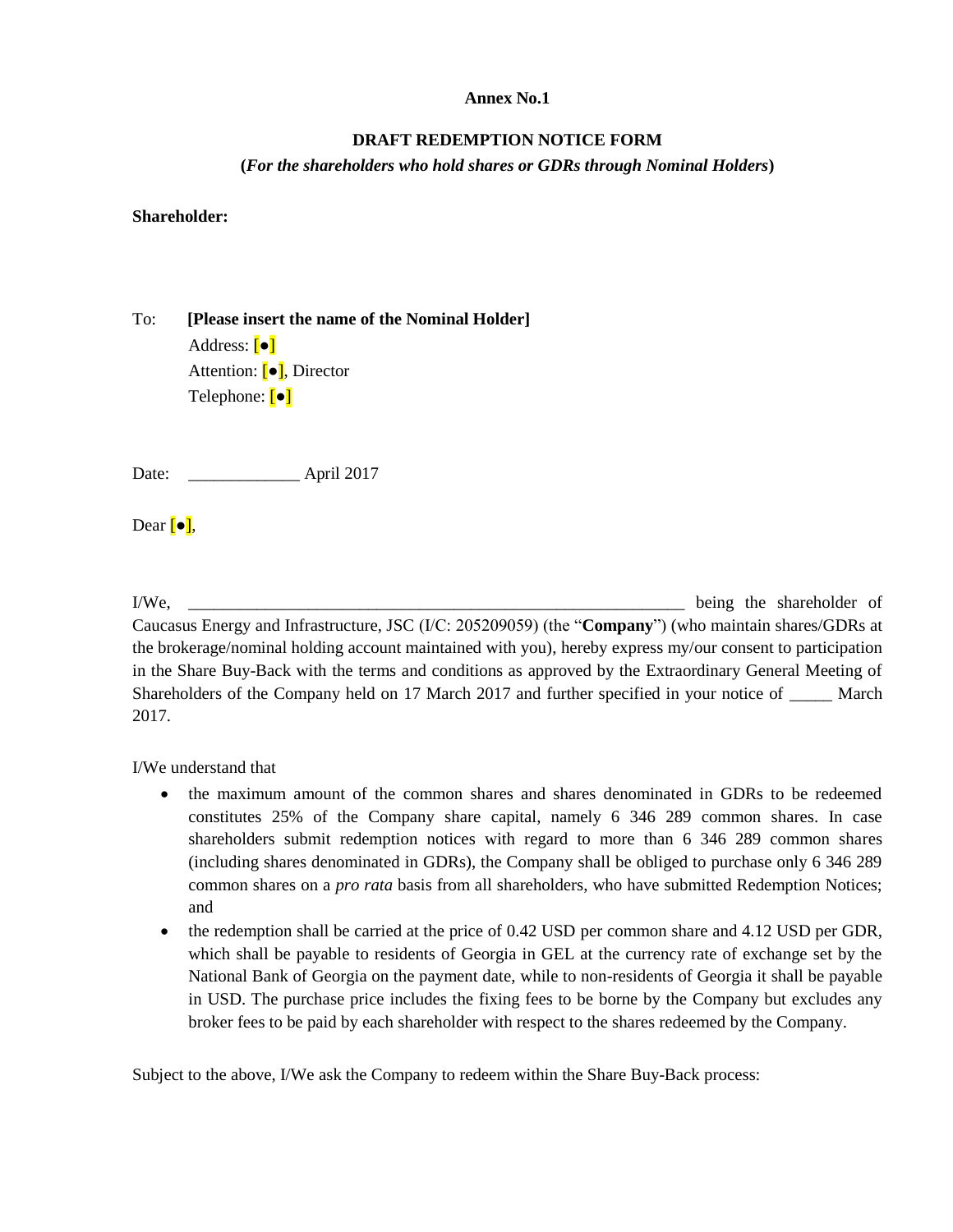| ordinary shares of the Company |
|--------------------------------|
|                                |
|                                |

2. **2. and**  $\overline{OBRs}$  of the Company

\_\_\_\_\_\_\_\_\_\_\_\_\_\_\_\_\_\_\_\_\_\_\_\_\_\_\_\_\_\_\_\_\_\_

I/We shall transfer to the Company such number of shares/GDRs as notified by you to me/us by 14 April 2017 via email at the following email address:

Please kindly instruct the Company and enter into the share/GDR transfer agreement with the condition that the settlement must be carried out by ay of transfer of the purchase price relevant for the shares/GDRs transferred by me/us to the Company to my nominal holding/brokerage account maintained with you.

Please kindly withhold the brokerage service fee in the amount of \_\_\_\_\_\_\_\_\_\_\_\_\_\_\_\_\_\_\_\_\_ for the brokerage account.

In absence of any different instruction, please kindly transfer the remaining amount (subject to withholding of any additional bank transfer charges) of the purchase price to my/our bank account on the business day immediately following the day of settlement:

| <b>Intermediary:</b>              |  |
|-----------------------------------|--|
| <b>SWIFT:</b>                     |  |
| ABA:                              |  |
| <b>Beneficiary's Bank:</b>        |  |
| <b>SWIFT:</b>                     |  |
| <b>Beneficiary's Account No.:</b> |  |
| <b>Beneficiary:</b>               |  |

In addition to the above, I/we waive any and all claims towards the Company and its management which I/we may have in relation to investment made into the Company, management or operations thereof, whether in contract or in law, whether known or unknown. Such waiver of claims shall become valid upon receipt of the full amount of the purchase price for my/our shares/GDRs redeemed by Company.